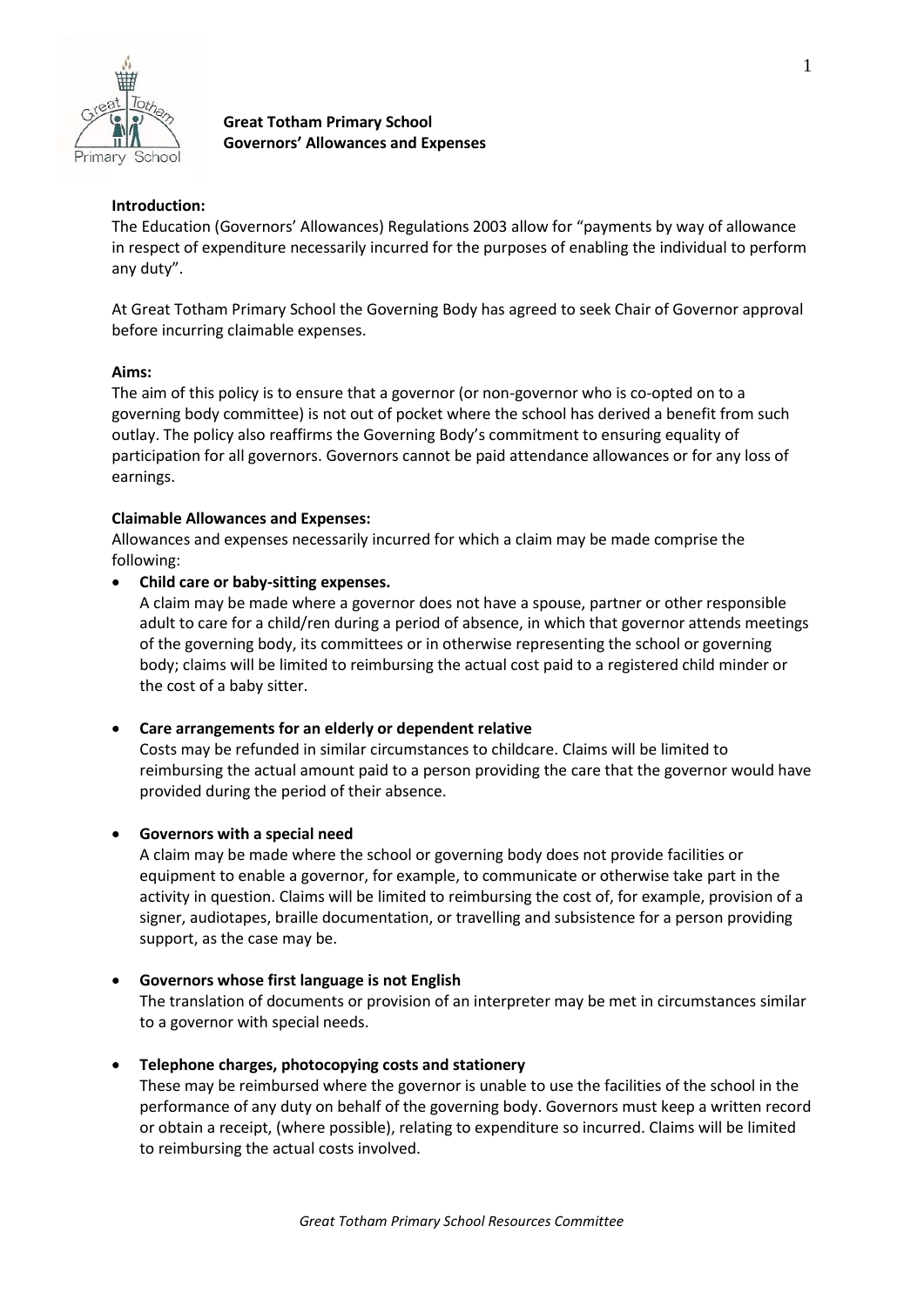#### **Travel and subsistence**

When traveling to either school or a course mileage may be claimed if the distance traveled exceeds 3 miles. All Governors claiming are expected to travel the shortest reasonable route and where possible car share with colleagues. The use of public transport (where available) is encouraged, and fares will be reimbursed on the basis of actual expenditure, up to the level of standard class rail travel. In cases where no public transport is available, the cost of a taxi fare will be reimbursed up to the level of the actual fare paid, upon production of a valid receipt. Mileage allowance will be reimbursed at the rate of 45p per mile. Payments of expenses where these have been, or are already met by the LA or other body are excluded from this policy.

#### **Claiming**

To reduce administration, unless substantial sums are involved, governors are asked to claim termly in arrears, prior to the end of the financial year in question using the form in appendix 1. Claims should be made to the Finance Officer, and authorised by the Chair of Governors, or the Chair of the Resources Committee.

#### **Evaluation**

The Resources Committee is responsible for evaluating the effectiveness of this policy in the light of other school policies, in particular the Equality & Diversity scheme, every two years.

Policy agreed by Resources Committee January 2015

|                           | Approval/Comments        |  |  |
|---------------------------|--------------------------|--|--|
| Review Date: January 2017 | No changes proposed.     |  |  |
| Review Date: Feb 2020     | Approved no changes made |  |  |
| Review Date: January 2022 |                          |  |  |